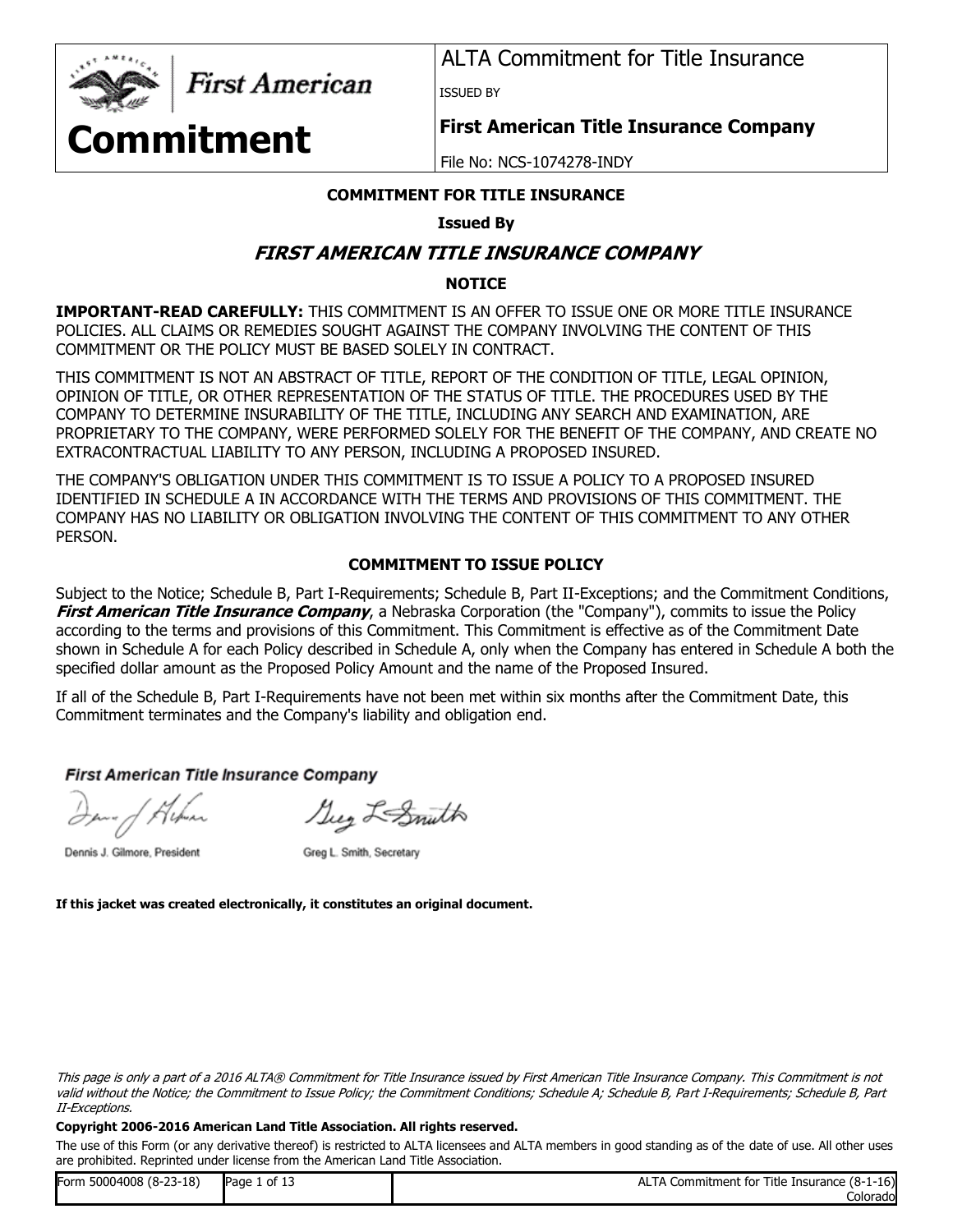## **COMMITMENT CONDITIONS**

## **1. DEFINITIONS**

- (a) "Knowledge" or "Known": Actual or imputed knowledge, but not constructive notice imparted by the Public Records.
- (b) "Land": The land described in Schedule A and affixed improvements that by law constitute real property. The term "Land" does not include any property beyond the lines of the area described in Schedule A, nor any right, title, interest, estate, or easement in abutting streets, roads, avenues, alleys, lanes, ways, or waterways, but this does not modify or limit the extent that a right of access to and from the Land is to be insured by the Policy.
- (c) "Mortgage": A mortgage, deed of trust, or other security instrument, including one evidenced by electronic means authorized by law.
- (d) "Policy": Each contract of title insurance, in a form adopted by the American Land Title Association, issued or to be issued by the Company pursuant to this Commitment.
- (e) "Proposed Insured": Each person identified in Schedule A as the Proposed Insured of each Policy to be issued pursuant to this Commitment.
- (f) "Proposed Policy Amount": Each dollar amount specified in Schedule A as the Proposed Policy Amount of each Policy to be issued pursuant to this Commitment.
- (g) "Public Records": Records established under state statutes at the Commitment Date for the purpose of imparting constructive notice of matters relating to real property to purchasers for value and without Knowledge.
- (h) "Title": The estate or interest described in Schedule A.
- **2.** If all of the Schedule B, Part I—Requirements have not been met within the time period specified in the Commitment to Issue Policy, this Commitment terminates and the Company's liability and obligation end.
- **3.** The Company's liability and obligation is limited by and this Commitment is not valid without:
	- (a) the Notice;
	- (b) the Commitment to Issue Policy;
	- (c) the Commitment Conditions;
	- (d) Schedule A;
	- (e) Schedule B, Part I—Requirements; and
	- (f) Schedule B, Part II—Exceptions.

## **4. COMPANY'S RIGHT TO AMEND**

The Company may amend this Commitment at any time. If the Company amends this Commitment to add a defect, lien, encumbrance, adverse claim, or other matter recorded in the Public Records prior to the Commitment Date, any liability of the Company is limited by Commitment Condition 5. The Company shall not be liable for any other amendment to this Commitment.

## **5. LIMITATIONS OF LIABILITY**

- (a) The Company's liability under Commitment Condition 4 is limited to the Proposed Insured's actual expense incurred in the interval between the Company's delivery to the Proposed Insured of the Commitment and the delivery of the amended Commitment, resulting from the Proposed Insured's good faith reliance to:
	- (i) comply with the Schedule B, Part I—Requirements;
	- (ii) eliminate, with the Company's written consent, any Schedule B, Part II—Exceptions; or
	- (iii) acquire the Title or create the Mortgage covered by this Commitment.
- (b) The Company shall not be liable under Commitment Condition 5(a) if the Proposed Insured requested the amendment or had Knowledge of the matter and did not notify the Company about it in writing.
- (c) The Company will only have liability under Commitment Condition 4 if the Proposed Insured would not have incurred the expense had the Commitment included the added matter when the Commitment was first delivered to the Proposed Insured.
- (d) The Company's liability shall not exceed the lesser of the Proposed Insured's actual expense incurred in good faith and described in Commitment Conditions 5(a)(i) through 5(a)(iii) or the Proposed Policy Amount.
- (e) The Company shall not be liable for the content of the Transaction Identification Data, if any.
- (f) In no event shall the Company be obligated to issue the Policy referred to in this Commitment unless all of the Schedule B, Part I—Requirements have been met to the satisfaction of the Company.
- (g) In any event, the Company's liability is limited by the terms and provisions of the Policy.

#### **Copyright 2006-2016 American Land Title Association. All rights reserved.**

| Form 50004008 (8-23-18) | Page 2 of 13 | ALTA Commitment for Title Insurance (8-1-16) |
|-------------------------|--------------|----------------------------------------------|
|                         |              | Colorado                                     |

This page is only a part of a 2016 ALTA® Commitment for Title Insurance issued by First American Title Insurance Company. This Commitment is not valid without the Notice; the Commitment to Issue Policy; the Commitment Conditions; Schedule A; Schedule B, Part I-Requirements; Schedule B, Part II-Exceptions.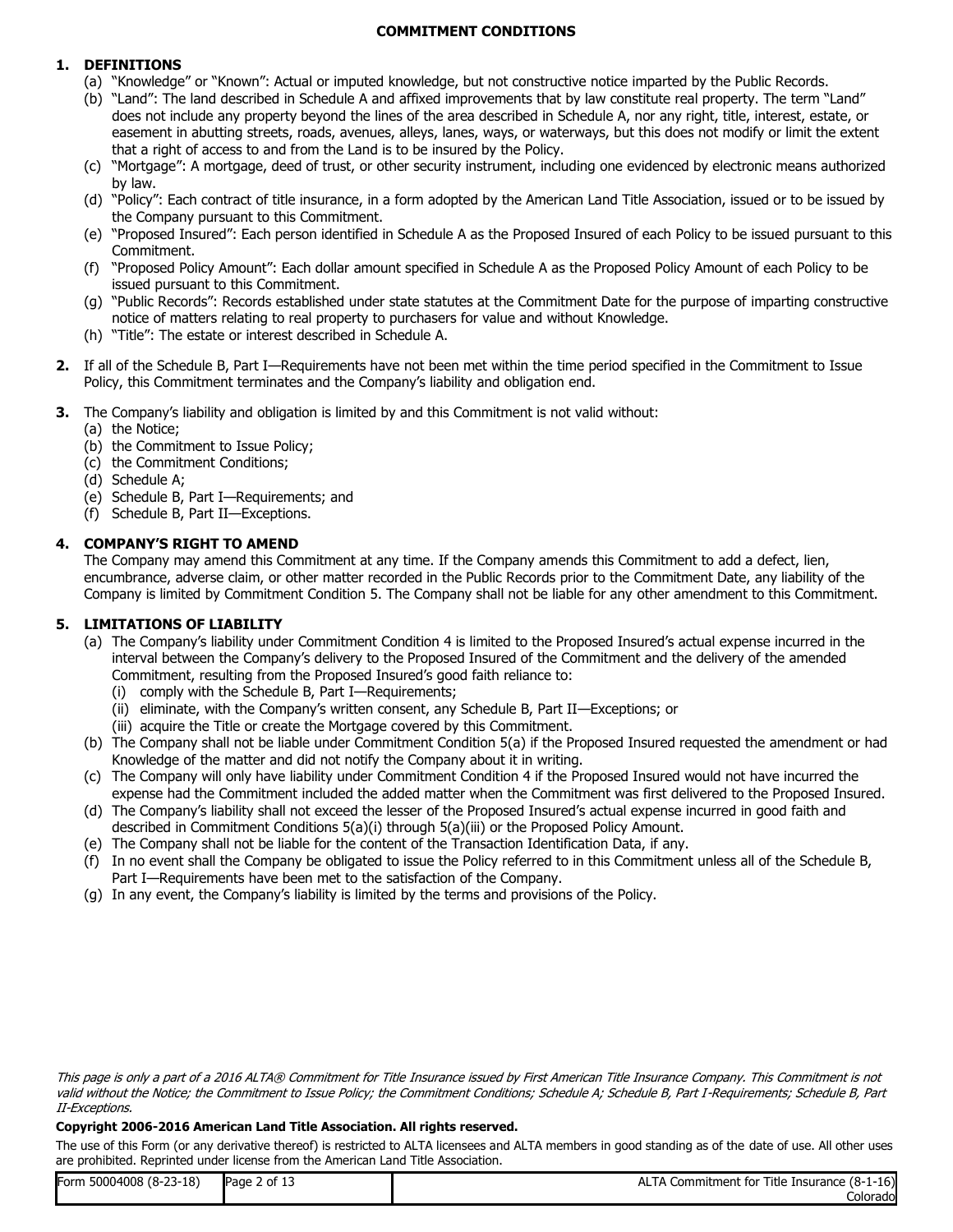## **6. LIABILITY OF THE COMPANY MUST BE BASED ON THIS COMMITMENT**

- (a) Only a Proposed Insured identified in Schedule A, and no other person, may make a claim under this Commitment.
- (b) Any claim must be based in contract and must be restricted solely to the terms and provisions of this Commitment.
- (c) Until the Policy is issued, this Commitment, as last revised, is the exclusive and entire agreement between the parties with respect to the subject matter of this Commitment and supersedes all prior commitment negotiations, representations, and proposals of any kind, whether written or oral, express or implied, relating to the subject matter of this Commitment.
- (d) The deletion or modification of any Schedule B, Part II—Exception does not constitute an agreement or obligation to provide coverage beyond the terms and provisions of this Commitment or the Policy.
- (e) Any amendment or endorsement to this Commitment must be in writing and authenticated by a person authorized by the Company.
- (f) When the Policy is issued, all liability and obligation under this Commitment will end and the Company's only liability will be under the Policy.

#### **7. IF THIS COMMITMENT HAS BEEN ISSUED BY AN ISSUING AGENT**

The issuing agent is the Company's agent only for the limited purpose of issuing title insurance commitments and policies. The issuing agent is not the Company's agent for the purpose of providing closing or settlement services.

#### **8. PRO-FORMA POLICY**

The Company may provide, at the request of a Proposed Insured, a pro-forma policy illustrating the coverage that the Company may provide. A pro-forma policy neither reflects the status of Title at the time that the pro-forma policy is delivered to a Proposed Insured, nor is it a commitment to insure.

#### **9. ARBITRATION**

The Policy contains an arbitration clause. All arbitrable matters when the Proposed Policy Amount is \$2,000,000 or less shall be arbitrated at the option of either the Company or the Proposed Insured as the exclusive remedy of the parties. A Proposed Insured may review a copy of the arbitration rules at http://www.alta.org/arbitration.

This page is only a part of a 2016 ALTA® Commitment for Title Insurance issued by First American Title Insurance Company. This Commitment is not valid without the Notice; the Commitment to Issue Policy; the Commitment Conditions; Schedule A; Schedule B, Part I-Requirements; Schedule B, Part II-Exceptions.

#### **Copyright 2006-2016 American Land Title Association. All rights reserved.**

| Form 50004008 (8-23-18) | of 13<br>Page | A Commitment for Title Insurance (8-1-16)<br>ALIA |
|-------------------------|---------------|---------------------------------------------------|
|                         |               | Colorado                                          |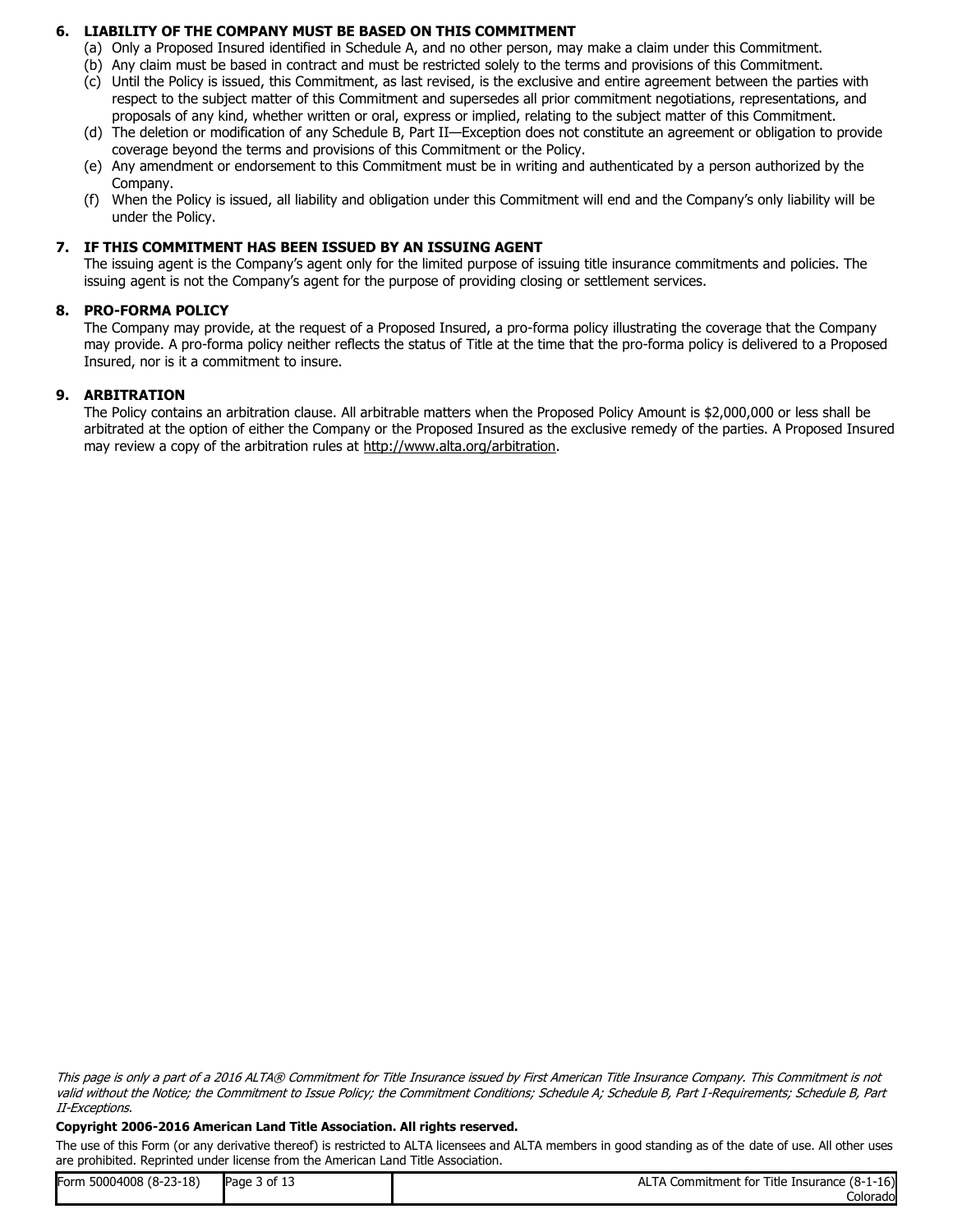## **First American**

**Schedule A**

ALTA Commitment for Title Insurance

ISSUED BY

**First American Title Insurance Company**

File No: NCS-1074278-INDY

## **Transaction Identification Data for reference only:**

Issuing Agent: First American Title Insurance Company National Issuing Office: 211 N. Pennsylvania Street, Suite 1250, Commercial Services Commitment No.: NCS-1074278-INDY Phone Number: (317)829-6720

Revision No.: Rev. 11/16/2021: added survey read, deleted exc. 9, 13, 23 & 33, added exc. 47; JLS

Indianapolis, IN 46204

Property Address: El Paso County, CO, , CO Issuing Office File No.: NCS-1074278-INDY

## **SCHEDULE A**

- 1. Commitment Date: November 08, 2021 at 5:00 PM
- 2. Policy or Policies to be issued:
	- (a)  $\boxtimes$  ALTA $\textcircled{R}$  Owner's Policy (6-17-06) Proposed Insured: Garret Acquisitions, LLC, an Indiana limited liability company Proposed Policy Amount: \$3,000,000.00
	- (b)  $\Box$  ALTA $\circledR$  Loan Policy (6-17-06) Proposed Insured: Proposed Policy Amount: \$
- 3. The estate or interest in the Land described or referred to in this Commitment is Fee Simple.
- 4. The Title is, [at the Commitment Date, vested in](https://docs.clarityfirst.com/meta/index?m=d02b45f7-13a0-41b2-8ec0-7b69e46dc5f3&q=MPdeHEOGkeyptY7chXPxsBK5SXuSZSNLER2ySBaGhFLCSI%3D&t=4&h=1a9842a9-0d7c-4dfa-8880-a32984518339&attach=true):

Feathergrass Investments, LLC, a Colorado limited liability company

5. The Land is described as follows:

## **See Exhibit "A" attached hereto and made a part hereof**

This page is only a part of a 2016 ALTA® Commitment for Title Insurance issued by First American Title Insurance Company. This Commitment is not valid without the Notice; the Commitment to Issue Policy; the Commitment Conditions; Schedule A; Schedule B, Part I-Requirements; Schedule B, Part II-Exceptions.

## **Copyright 2006-2016 American Land Title Association. All rights reserved.**

| Form 50004008 (8-23-18) | Page 4 of 13 | ALTA Commitment for Title Insurance (8-1-16) |
|-------------------------|--------------|----------------------------------------------|
|                         |              | Colorado                                     |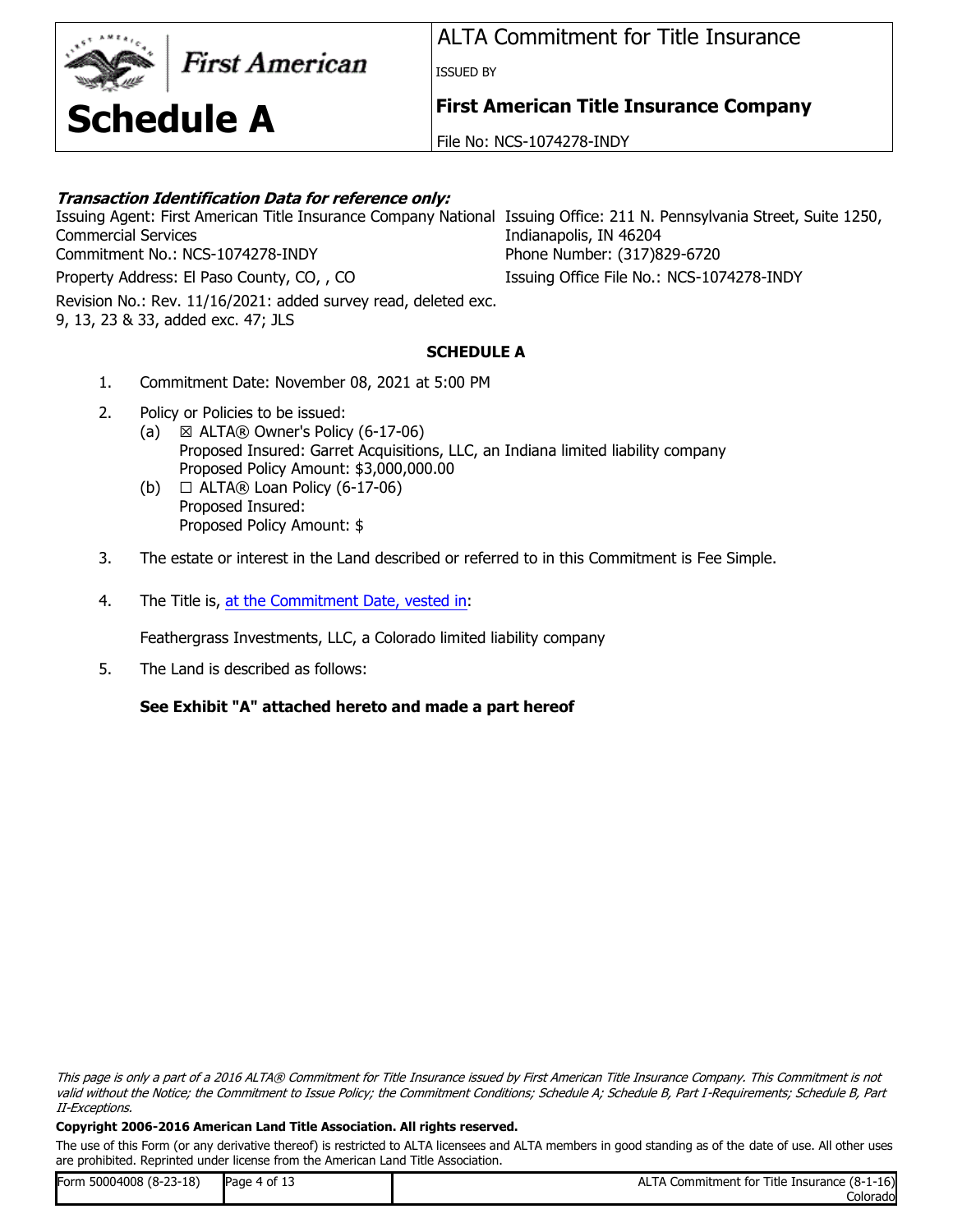

Commitment No.: NCS-1074278-INDY

The Land referred to herein below is situated in the County of El Paso, State of Colorado, and is described as follows:

Tracts M and N, Urban Collection at Palmer Village, County of El Paso, State of Colorado.

For informational purposes only: APN: 5405000051 (as to parcel A) APN: 5405000035 (as to Parcel B)

This page is only a part of a 2016 ALTA® Commitment for Title Insurance issued by First American Title Insurance Company. This Commitment is not valid without the Notice; the Commitment to Issue Policy; the Commitment Conditions; Schedule A; Schedule B, Part I-Requirements; Schedule B, Part II-Exceptions.

#### **Copyright 2006-2016 American Land Title Association. All rights reserved.**

| Form 50004008 (8-23-18) | Page 5 of 13 | Commitment for Title Insurance (8-1-16)<br>ALTA |
|-------------------------|--------------|-------------------------------------------------|
|                         |              | Colorado                                        |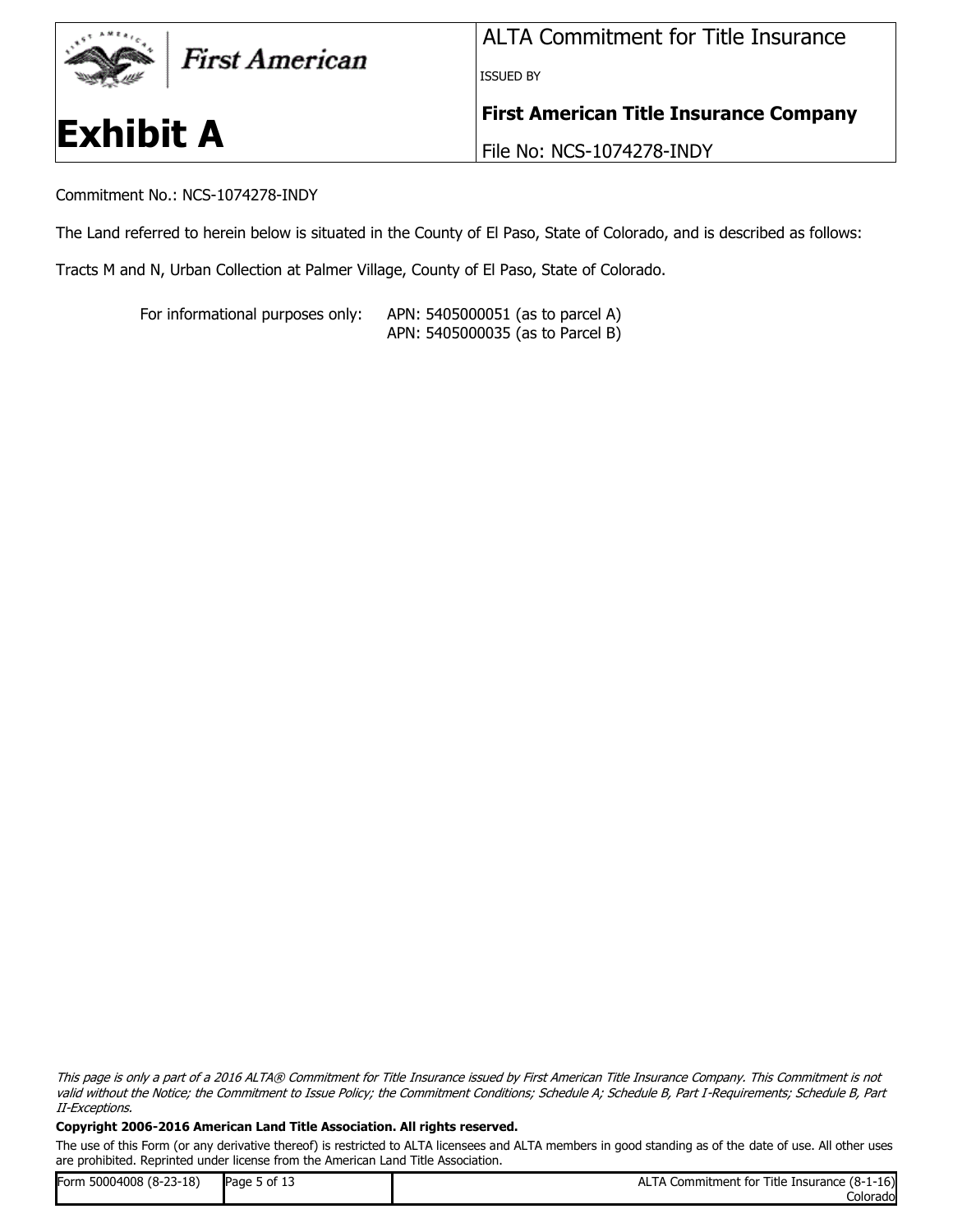

ALTA Commitment for Title Insurance ISSUED BY

**First American Title Insurance Company**

File No: NCS-1074278-INDY

Commitment No.: NCS-1074278-INDY

## **SCHEDULE B, PART I**

## **Requirements**

All of the following Requirements must be met:

- 1. The Proposed Insured must notify the Company in writing of the name of any party not referred to in this Commitment who will obtain an interest in the Land or who will make a loan on the Land. The Company may then make additional Requirements or Exceptions.
- 2. Pay the agreed amount for the estate or interest to be insured.
- 3. Pay the premiums, fees, and charges for the Policy to the Company.
- 4. Documents satisfactory to the Company that convey the Title or create the Mortgage to be insured, or both, must be properly authorized, executed, delivered, and recorded in the Public Records.
- 5. Payment of all taxes and assessments now due and payable as shown on a certificate of taxes due from the County Treasurer or the County Treasurer's Authorized Agent.

NOTE: Tax certificate(s) must be ordered by or provided to the Company at least one week prior to closing.

- 6. Local ordinances may impose inchoate liens on the Land for unpaid water, sewer, stormwater drainage, or other utilities charges. If this transaction includes a sale of the Land, a Utilities Agreement and/or escrow is required.
- 7. Evidence that all assessments for common expenses, if any, have been paid.
- 8. Receipt by the Company of an ALTA/NSPS Land Title Survey, certified to First American Title Insurance Company, and in form and content satisfactory to the Company. The Company reserves the right to make further requirements and/or exceptions upon review of this survey.
- 9. Receipt by the Company of the following documentation for Feathergrass Investments, LLC, a Colorado limited liability company:

Operating Agreement, and all amendments thereto, if any.

NOTE: The Company reserves the right to make further requirements and/or exceptions upon review of the above item(s).

#### **Copyright 2006-2016 American Land Title Association. All rights reserved.**

| Form 50004008 (8-23-18) | Page 6 of 13 | ALTA Commitment for Title Insurance (8-1-16) |
|-------------------------|--------------|----------------------------------------------|
|                         |              | Colorado                                     |

This page is only a part of a 2016 ALTA® Commitment for Title Insurance issued by First American Title Insurance Company. This Commitment is not valid without the Notice; the Commitment to Issue Policy; the Commitment Conditions; Schedule A; Schedule B, Part I-Requirements; Schedule B, Part II-Exceptions.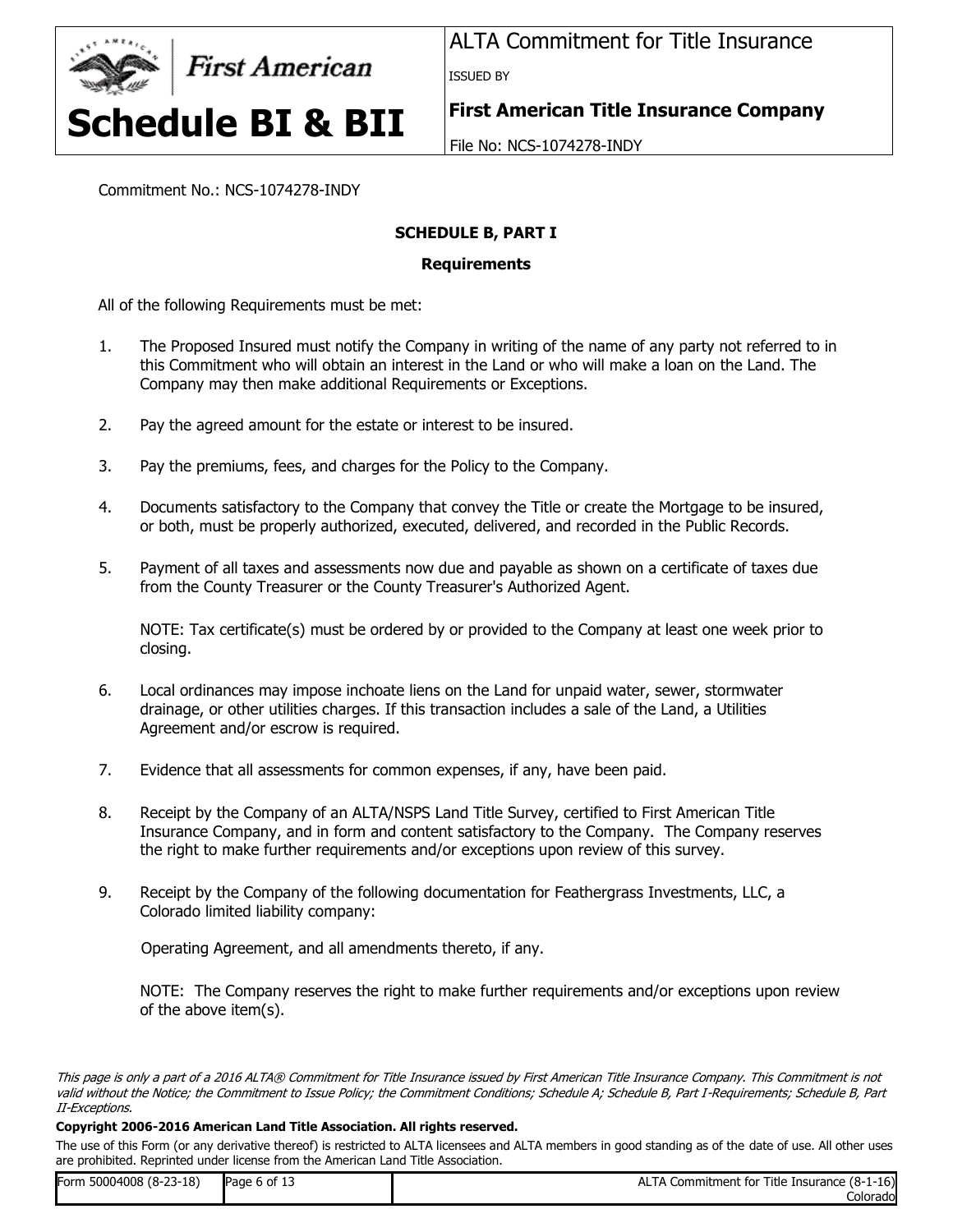10. Receipt by the Company of the following documentation for Garret Acquisitions, LLC, a Indiana limited liability company:

Operating Agreement, and all amendments thereto, if any.

Certificate of Good Standing issued by the Indiana Secretary of State.

NOTE: The Company reserves the right to make further requirements and/or exceptions upon review of the above item(s).

- 11. Receipt by the Company of a satisfactory Final Affidavit and Indemnity, executed by Feathergrass Investments, LLC, a Colorado limited liability company.
- 12. Prior to closing, the Company must confirm whether the county recording office in which the Land is located has changed its access policies due to the COVID-19 outbreak. If recording has been restricted, specific underwriting approval is required; and, additional requirements or exceptions may be made.

This page is only a part of a 2016 ALTA® Commitment for Title Insurance issued by First American Title Insurance Company. This Commitment is not valid without the Notice; the Commitment to Issue Policy; the Commitment Conditions; Schedule A; Schedule B, Part I-Requirements; Schedule B, Part II-Exceptions.

#### **Copyright 2006-2016 American Land Title Association. All rights reserved.**

| Form 50004008 (8-23-18) | <sup>7</sup> of 13<br>Page 7 | ALTA Commitment for Title Insurance (8-1-16) |
|-------------------------|------------------------------|----------------------------------------------|
|                         |                              | Colorado                                     |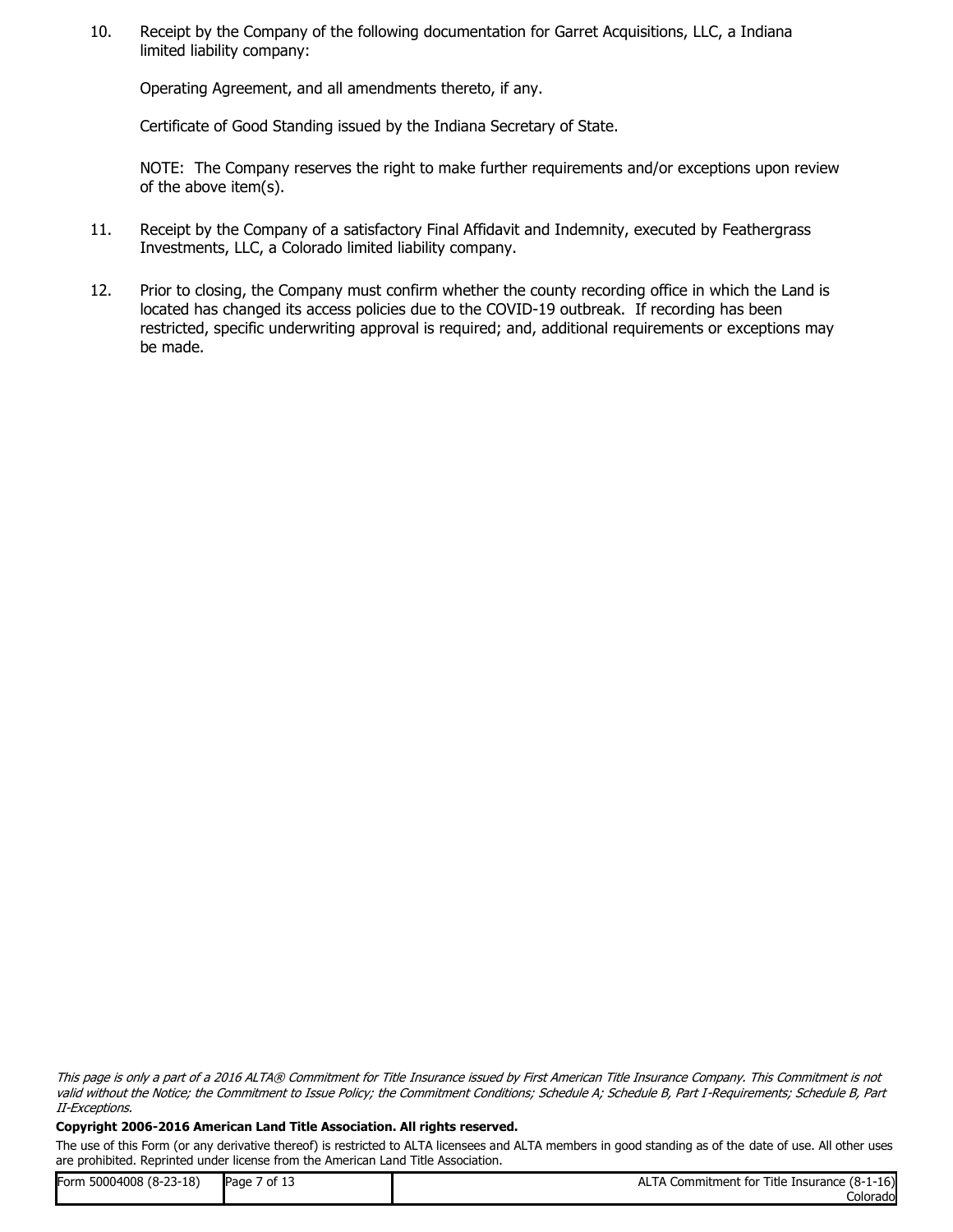

ALTA Commitment for Title Insurance ISSUED BY

**Schedule BI & BII (Cont.)**

**First American Title Insurance Company**

File No: NCS-1074278-INDY

Commitment No.: NCS-1074278-INDY

## **SCHEDULE B, PART II**

## **Exceptions**

THIS COMMITMENT DOES NOT REPUBLISH ANY COVENANT, CONDITION, RESTRICTION, OR LIMITATION CONTAINED IN ANY DOCUMENT REFERRED TO IN THIS COMMITMENT TO THE EXTENT THAT THE SPECIFIC COVENANT, CONDITION, RESTRICTION, OR LIMITATION VIOLATES STATE OR FEDERAL LAW BASED ON RACE, COLOR, RELIGION, SEX, SEXUAL ORIENTATION, GENDER IDENTITY, HANDICAP, FAMILIAL STATUS, OR NATIONAL ORIGIN.

The Policy will not insure against loss or damage resulting from the terms and provisions of any lease or easement identified in Schedule A, and will include the following Exceptions unless cleared to the satisfaction of the Company:

- 1. Any facts, rights, interests or claims which are not shown by the Public Records, but which could be ascertained by an inspection of the Land or by making inquiry of persons in possession thereof.
- 2. Easements, or claims of easements, not shown by the Public Records.
- 3. Discrepancies, conflicts in boundary lines, shortage in area, encroachments, and any facts which a correct land survey and inspection of the Land would disclose, and which are not shown by the Public Records.
- 4. Any lien or right to a lien for services, labor, material or equipment, unless such lien is shown by the Public Records at Date of Policy and not otherwise excepted from coverage herein.
- 5. Any defect, lien, encumbrance, adverse claim, or other matter that appears for the first time in the Public Records or is created, attaches, or is disclosed between the Commitment Date and the date on which all of the Schedule B, Part I-Requirements are met.

Note: Exception number 5 will be removed from the policy provided the Company conducts the closing and settlement service for the transaction identified in the commitment.

- 6. Any and all unpaid taxes, assessments and unredeemed tax sales.
- 7. Any water rights, claims of title to water, in, on or under the Land.
- 8. Any existing leases or tenancies.
- 9. This item has been intentionally deleted after survey review.

#### **Copyright 2006-2016 American Land Title Association. All rights reserved.**

| Form 50004008 (8-23-18) | Page 8 of 13 | LTA Commitment for Title Insurance (8-1-16)<br><b>ALTA</b> |
|-------------------------|--------------|------------------------------------------------------------|
|                         |              | Colorado                                                   |

This page is only a part of a 2016 ALTA® Commitment for Title Insurance issued by First American Title Insurance Company. This Commitment is not valid without the Notice; the Commitment to Issue Policy; the Commitment Conditions; Schedule A; Schedule B, Part I-Requirements; Schedule B, Part II-Exceptions.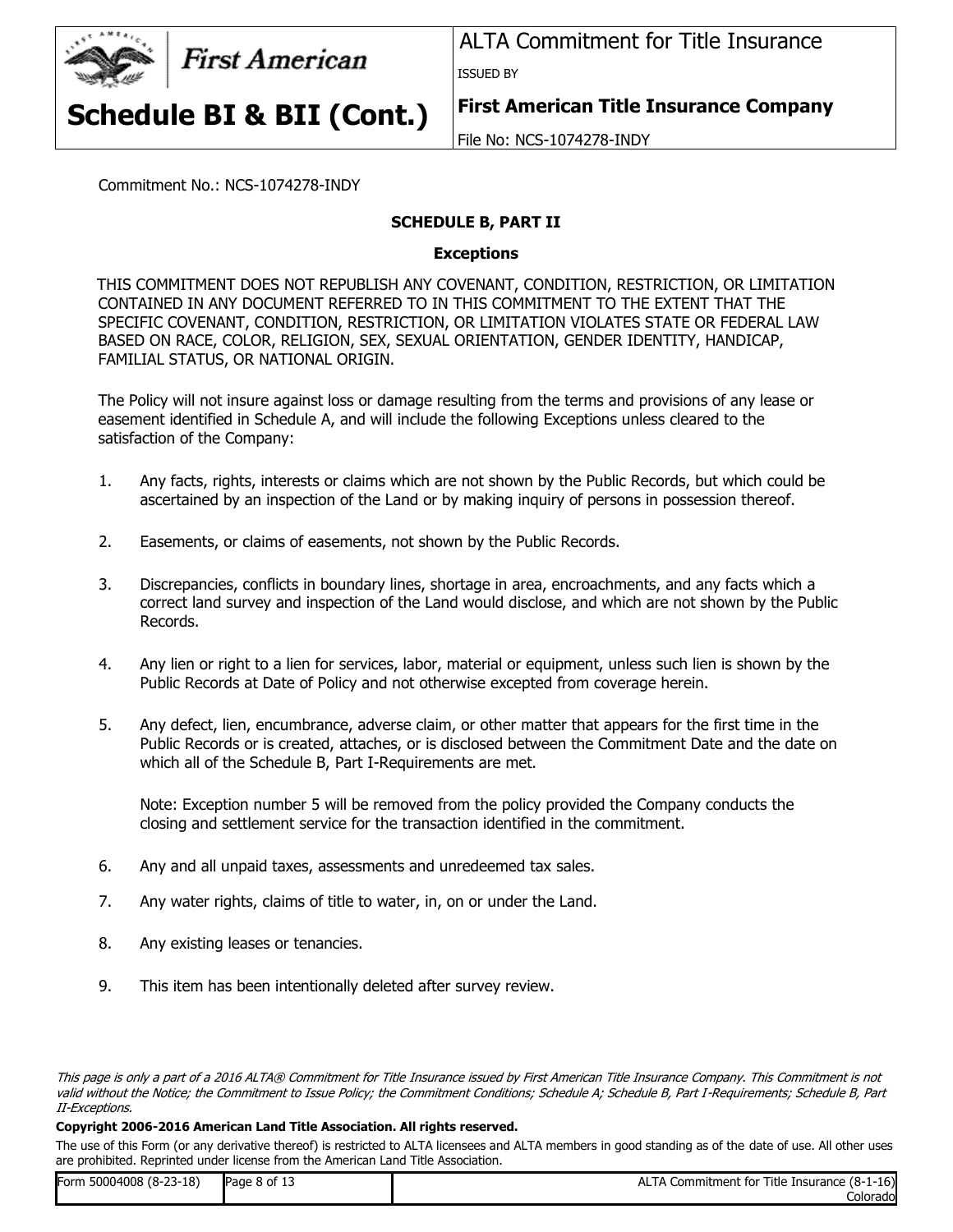- 10. Any tax, lien, fee or assessment by reason of inclusion of subject property in the Cherokee Water and Sanitation District, as evidenced by instrument recorded September 13, 1983 in Book 3779 at Page [786](https://docs.clarityfirst.com/meta/index?m=d02b45f7-13a0-41b2-8ec0-7b69e46dc5f3&q=Rq6IV6HvWWq9dYas8ryeLNYRsnPsi5HChSPwUySKTpc%3D&h=2742df30-e1ca-4ee1-94ab-d4cf6cf46fb6&attach=true) and [Book 3779 at Page 792.](https://docs.clarityfirst.com/meta/index?m=d02b45f7-13a0-41b2-8ec0-7b69e46dc5f3&q=Rq6IV6HvWWq9dYas8ryeLKMdZq4cA3LPObLSPKAVkrA%3D&h=5ff75f9d-017e-4fa7-a3dc-402d19bce220&attach=true)
- 11. Terms, conditions, provisions, obligations, easements and agreements as set forth in the Permanent Easement recorded February 4, 1986 in [Book 5122 at Page 1002](https://docs.clarityfirst.com/meta/index?m=d02b45f7-13a0-41b2-8ec0-7b69e46dc5f3&q=Rq6IV6HvWWq9dYas8ryeLIG1cyptyIvpQbqRcyptYrQycypt0Y7Y%3D&h=2d7dad38-85f8-4e8f-b850-56d7a7e52e10&attach=true).

As plotted by Spencer J. Barron on a survey prepared by Barron Land, LLC dated October 29, 2021 and designated Project No. 21-048 (the "Survey").

12. Terms, conditions, provisions, obligations, easements and agreements as set forth in the Permanent Easement recorded February 4, 1986 in [Book 5122 at Page 1006](https://docs.clarityfirst.com/meta/index?m=d02b45f7-13a0-41b2-8ec0-7b69e46dc5f3&q=Rq6IV6HvWWq9dYas8ryeLCuVf2SkNge6ieyptE1zmTUeyptuQ%3D&h=d94df16d-4b2e-42f5-9b5b-fa6f02128932&attach=true).

As plotted on the Survey.

- 13. This item has been intentionally deleted after survey review.
- 14. Terms, conditions, provisions, obligations and agreements as set forth in the Resolution No. 87-67, Land Use-26 recorded May 11, 1987 in [Book 5363 at Page 531](https://docs.clarityfirst.com/meta/index?m=d02b45f7-13a0-41b2-8ec0-7b69e46dc5f3&q=Rq6IV6HvWWq9dYas8ryeLBeyptG8ZPlXtDq7fmq16SjPKE%3D&h=8a4706a5-e857-49bc-94fa-8ae3fd1cacc6&attach=true).
- 15. Terms, conditions, provisions, obligations, easements and agreements as set forth in the Avigation Easement recorded April 19, 1988 in [Book 5497 at Page 502.](https://docs.clarityfirst.com/meta/index?m=d02b45f7-13a0-41b2-8ec0-7b69e46dc5f3&q=Rq6IV6HvWWq9dYas8ryeLB3Queng8XigIst9TeJpbaA%3D&h=00bd54fd-c096-4af5-9f47-25943c59f53e&attach=true)
- 16. Terms, conditions, provisions, obligations, easements and agreements as set forth in the Avigation Easement recorded March 14, 1989 in [Book 5612 at Page 726.](https://docs.clarityfirst.com/meta/index?m=d02b45f7-13a0-41b2-8ec0-7b69e46dc5f3&q=Rq6IV6HvWWq9dYas8ryeLFvyig299mTWJGB2G4uxxI8%3D&h=8343b863-c3de-416e-8b9d-0c6c219f0618&attach=true)
- 17. Terms, conditions, provisions, obligations and agreements as set forth in the Resolution No. 87-68, Land Use-27 recorded April 4, 1989 in [Book 5618 at Page 1495](https://docs.clarityfirst.com/meta/index?m=d02b45f7-13a0-41b2-8ec0-7b69e46dc5f3&q=Rq6IV6HvWWq9dYas8ryeLFEf0udtQUzyyl63QxFbr6g%3D&h=5e4b9745-7bd9-4611-843f-17b58395fae9&attach=true).
- 18. Mineral rights as set forth in Decree recorded March 10, 1994 in [Book 6397 at Page 1194.](https://docs.clarityfirst.com/meta/index?m=d02b45f7-13a0-41b2-8ec0-7b69e46dc5f3&q=Rq6IV6HvWWq9dYas8ryeLHqQ79OPsFUmXeno0FAWwKk%3D&h=70c09793-ea3b-4019-99c7-0f2b7ab4c59b&attach=true)

NOTE: Quit Claim Deed in connection therewith recorded December 5, 1995 in [Book 6776 at Page](https://docs.clarityfirst.com/meta/index?m=d02b45f7-13a0-41b2-8ec0-7b69e46dc5f3&q=Rq6IV6HvWWq9dYas8ryeLMmmEDwKbCfLNcGxuGt2aXs%3D&h=056b46b5-80a6-44cf-b52d-3473fd731a0d&attach=true)  [1165](https://docs.clarityfirst.com/meta/index?m=d02b45f7-13a0-41b2-8ec0-7b69e46dc5f3&q=Rq6IV6HvWWq9dYas8ryeLMmmEDwKbCfLNcGxuGt2aXs%3D&h=056b46b5-80a6-44cf-b52d-3473fd731a0d&attach=true).

- 19. Terms, conditions, provisions, obligations, easements and agreements as set forth in the Grant of Right of Way recorded December 8, 1997 at Reception No. [97143875.](https://docs.clarityfirst.com/meta/index?m=d02b45f7-13a0-41b2-8ec0-7b69e46dc5f3&q=Rq6IV6HvWWq9dYas8ryeLEnXYcVC5q27cyptveyptr07vNutk%3D&h=173c8903-7a3d-4fa3-b6d4-6eb7518cbcde&attach=true)
- 20. Terms, conditions, provisions, obligations, easements and agreements as set forth in the Easement Agreement recorded September 18, 2002 at Reception No. [202158264](https://docs.clarityfirst.com/meta/index?m=d02b45f7-13a0-41b2-8ec0-7b69e46dc5f3&q=Rq6IV6HvWWq9dYas8ryeLFbZLcIUecOsghxI7pRN6Tk%3D&h=8fe04fee-bb23-4a3b-b67d-69bdfb854bb1&attach=true).

As plotted on the Survey.

- 21. Terms, conditions, provisions, obligations and agreements as set forth in the Road Construction and Cost Allocation Agreement recorded January 29, 2003 at Reception No. [203020456.](https://docs.clarityfirst.com/meta/index?m=d02b45f7-13a0-41b2-8ec0-7b69e46dc5f3&q=Rq6IV6HvWWq9dYas8ryeLB8CvrdEcyptxKWLThbAmXJ36A%3D&h=56ae5d35-257a-4777-9374-32ea84d882d8&attach=true)
- 22. Terms, conditions, provisions, obligations, easements and agreements as set forth in the Grant of Easement recorded June 2, 2003 at Reception No. [203120609](https://docs.clarityfirst.com/meta/index?m=d02b45f7-13a0-41b2-8ec0-7b69e46dc5f3&q=Rq6IV6HvWWq9dYas8ryeLJFlDNMqBFA5YsT5rvfQBGY%3D&h=f0596483-3742-4668-8432-a9502c758333&attach=true).

As plotted on the Survey.

23. This item has been intentionally deleted after survey review.

This page is only a part of a 2016 ALTA® Commitment for Title Insurance issued by First American Title Insurance Company. This Commitment is not valid without the Notice; the Commitment to Issue Policy; the Commitment Conditions; Schedule A; Schedule B, Part I-Requirements; Schedule B, Part II-Exceptions.

#### **Copyright 2006-2016 American Land Title Association. All rights reserved.**

| Form 50004008 (8-23-18) | Page 9 of 13 | TA Commitment for Title Insurance (8-1-16)<br>AL |
|-------------------------|--------------|--------------------------------------------------|
|                         |              | Colorado                                         |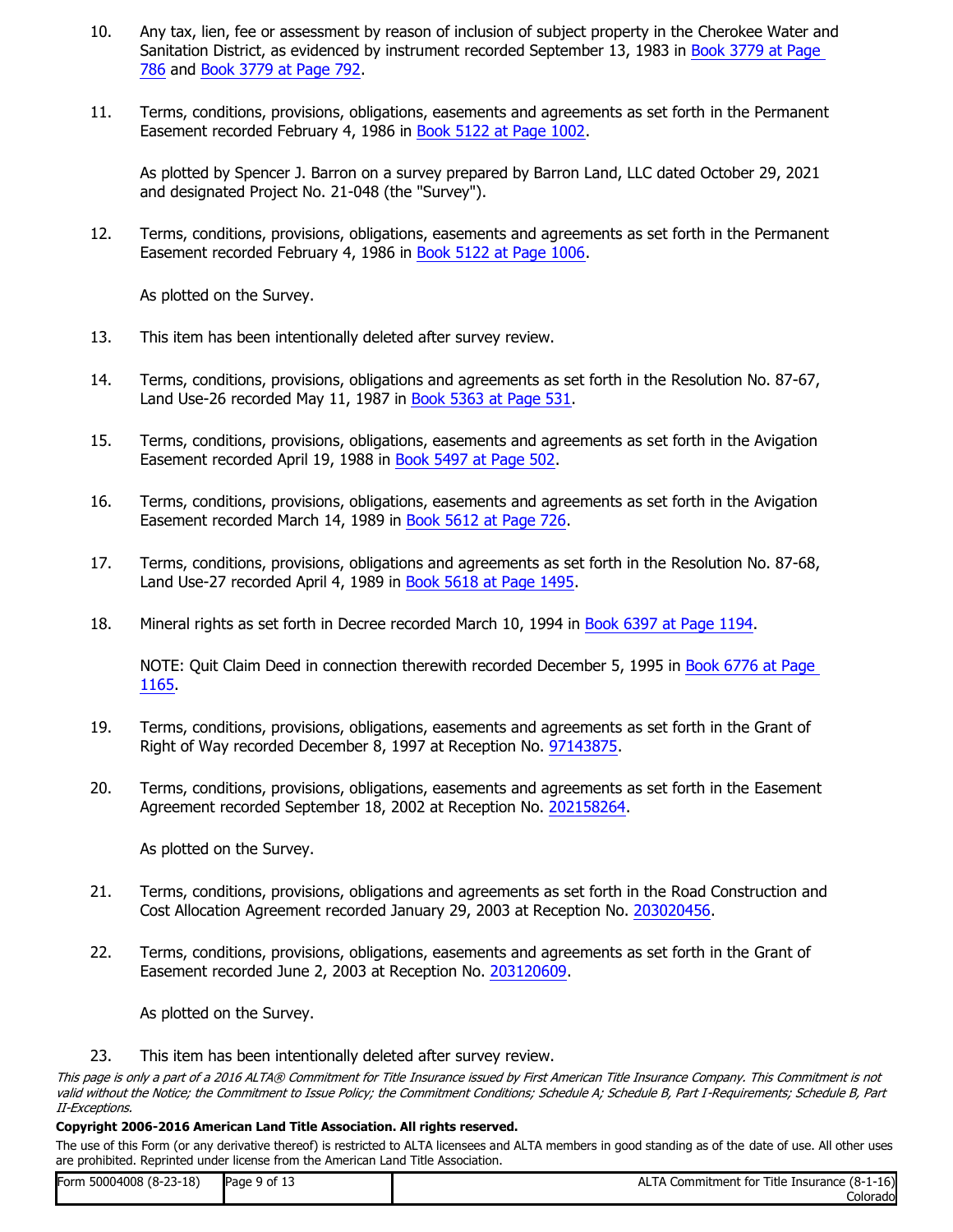24. Terms, conditions, provisions, obligations and agreements as set forth in the Resolution No. 04-408 recorded November 16, 2004 at Reception No. [204188862](https://docs.clarityfirst.com/meta/index?m=d02b45f7-13a0-41b2-8ec0-7b69e46dc5f3&q=Rq6IV6HvWWq9dYas8ryeLPfCZzutTlhRLEp25INNNx8%3D&h=3fa66df9-105f-4d5a-9c34-afa85068ee1c&attach=true).

As plotted on the Survey.

- 25. Terms, conditions, provisions, obligations and agreements as set forth in the Resolution No. 04-388 recorded January 20, 2005 at Reception No. [205009702](https://docs.clarityfirst.com/meta/index?m=d02b45f7-13a0-41b2-8ec0-7b69e46dc5f3&q=Rq6IV6HvWWq9dYas8ryeLPNlGjw605P9ECSqm43dMnY%3D&h=cde00600-7059-485f-8674-b902b0ec748a&attach=true).
- 26. Terms, conditions, provisions, obligations and agreements as set forth in the Resolution No. 06-16 recorded February 15, 2006 at Reception No. [206023648.](https://docs.clarityfirst.com/meta/index?m=d02b45f7-13a0-41b2-8ec0-7b69e46dc5f3&q=Rq6IV6HvWWq9dYas8ryeLOCY5sDyhDEeyptLqteypt1xMAej8%3D&h=3c719643-b788-4b40-9dff-cbe1abb1de79&attach=true)
- 27. Terms, conditions, provisions, obligations and agreements as set forth in the Resolution No. 07-119 recorded July 18, 2007 at Reception No. [207095753.](https://docs.clarityfirst.com/meta/index?m=d02b45f7-13a0-41b2-8ec0-7b69e46dc5f3&q=Rq6IV6HvWWq9dYas8ryeLAlO95mb6U1dLeyptOV7sdAEXk%3D&h=a365b847-6c63-4e80-96a8-d74a2437dc09&attach=true)
- 28. Terms, conditions, provisions, obligations and agreements as set forth in the Findings and Ruling of the Referee and Decree of the Water Court recorded December 1, 2008 at Reception No. [208127656.](https://docs.clarityfirst.com/meta/index?m=d02b45f7-13a0-41b2-8ec0-7b69e46dc5f3&q=Rq6IV6HvWWq9dYas8ryeLPQccFnKF6eAfvDpjXqNMnE%3D&h=abd1da2a-07bc-41ea-a93b-10afdcc65154&attach=true)
- 29. Any tax, lien, fee or assessment by reason of inclusion of subject property in the Constitution Heights Metropolitan District, as evidenced by instrument recorded September 24, 2009 at Reception No. [209112366](https://docs.clarityfirst.com/meta/index?m=d02b45f7-13a0-41b2-8ec0-7b69e46dc5f3&q=Rq6IV6HvWWq9dYas8ryeLDHL5AI9FT19zYUnDcFCZKY%3D&h=05e22030-23e0-4965-a22e-7d703d99c6a5&attach=true) and October 6, 2010 at Reception No. [210099703](https://docs.clarityfirst.com/meta/index?m=d02b45f7-13a0-41b2-8ec0-7b69e46dc5f3&q=Rq6IV6HvWWq9dYas8ryeLBNUV4avQNeibinX8XhWyto%3D&h=b41226af-7cb5-4f9f-9328-5bb76baf6646&attach=true).
- 30. Terms, conditions, provisions, obligations, easements and agreements as set forth in the Non-Exclusive Permanent Easement recorded June 9, 2010 at Reception No. [210054480](https://docs.clarityfirst.com/meta/index?m=d02b45f7-13a0-41b2-8ec0-7b69e46dc5f3&q=Rq6IV6HvWWq9dYas8ryeLEwXqYY6ydpVbKwymL3Xj80%3D&h=db2df0ae-c20d-408e-8896-bfa5d3a1e998&attach=true).

As plotted on the Survey.

31. Oil and Gas Lease recorded February 10, 2011 at Reception No. [211015157](https://docs.clarityfirst.com/meta/index?m=d02b45f7-13a0-41b2-8ec0-7b69e46dc5f3&q=Rq6IV6HvWWq9dYas8ryeLJcyptklStybRF2nlVkYc4eeTI%3D&h=38390b08-ae7f-491c-af0c-029872e95a4c&attach=true), and any and all assignments thereof or interests therein.

NOTE: Amendment to Oil and Gas Lease in connection therewith recorded April 13, 2011 at Reception No. [211036999](https://docs.clarityfirst.com/meta/index?m=d02b45f7-13a0-41b2-8ec0-7b69e46dc5f3&q=Rq6IV6HvWWq9dYas8ryeLAFcyptTpo6se0aAQ2szfQ9y5A%3D&h=5779e4ab-5254-4f5f-937f-629f429d0312&attach=true).

- 32. Terms, conditions, provisions, obligations, easements and agreements as set forth in the Grant of Easement recorded May 13, 2011 at Reception No. [211047599](https://docs.clarityfirst.com/meta/index?m=d02b45f7-13a0-41b2-8ec0-7b69e46dc5f3&q=Rq6IV6HvWWq9dYas8ryeLDWCNsoeyptmfQw1xOYO3eOZWA%3D&h=d6eb3b37-eb51-4610-8919-1d296db63120&attach=true).
- 33. This item has been intentionally deleted, expired by its terms.
- 34. Terms, conditions, provisions, obligations, easements and agreements as set forth in the Non-Exclusive Permanent Easement recorded June 18, 2012 at Reception No. [212069602.](https://docs.clarityfirst.com/meta/index?m=d02b45f7-13a0-41b2-8ec0-7b69e46dc5f3&q=Rq6IV6HvWWq9dYas8ryeLLBCV7kXppMyufijiLnYXPc%3D&h=7a10d461-f76a-4ee1-9850-10237aecacf4&attach=true)

As plotted on the Survey.

- 35. Terms, conditions, provisions, obligations, easements and agreements as set forth in the Avigation Easement recorded March 20, 2014 at Reception No. [214022685](https://docs.clarityfirst.com/meta/index?m=d02b45f7-13a0-41b2-8ec0-7b69e46dc5f3&q=Rq6IV6HvWWq9dYas8ryeLAm0I7bfgJfAyWdmuuekDxQ%3D&h=964b79b5-e1a2-4cad-8a01-f7dfed5ebd39&attach=true).
- 36. Terms, conditions, provisions, obligations and agreements as set forth in the Resolution No. 14-252 recorded July 9, 2014 at Reception No. [214060000](https://docs.clarityfirst.com/meta/index?m=d02b45f7-13a0-41b2-8ec0-7b69e46dc5f3&q=Rq6IV6HvWWq9dYas8ryeLFlyonBY3h6HCQRMHIfTofM%3D&h=4499e31d-5269-474d-a0cc-dc0a1fffd3ca&attach=true).
- 37. Terms, conditions, provisions, obligations and agreements as set forth in the Resolution No. 14-253 recorded July 9, 2014 at Reception No. [214060001.](https://docs.clarityfirst.com/meta/index?m=d02b45f7-13a0-41b2-8ec0-7b69e46dc5f3&q=Rq6IV6HvWWq9dYas8ryeLJdRjd7Bvc9ADgAzGfN6aiA%3D&h=95f578dc-a5bd-46f1-afa3-bf98455702ee&attach=true)

This page is only a part of a 2016 ALTA® Commitment for Title Insurance issued by First American Title Insurance Company. This Commitment is not valid without the Notice; the Commitment to Issue Policy; the Commitment Conditions; Schedule A; Schedule B, Part I-Requirements; Schedule B, Part II-Exceptions.

#### **Copyright 2006-2016 American Land Title Association. All rights reserved.**

| Form 50004008 (8-23-18) | Page 10 of 13 | ALTA Commitment for Title Insurance (8-1-16) |
|-------------------------|---------------|----------------------------------------------|
|                         |               | Colorado                                     |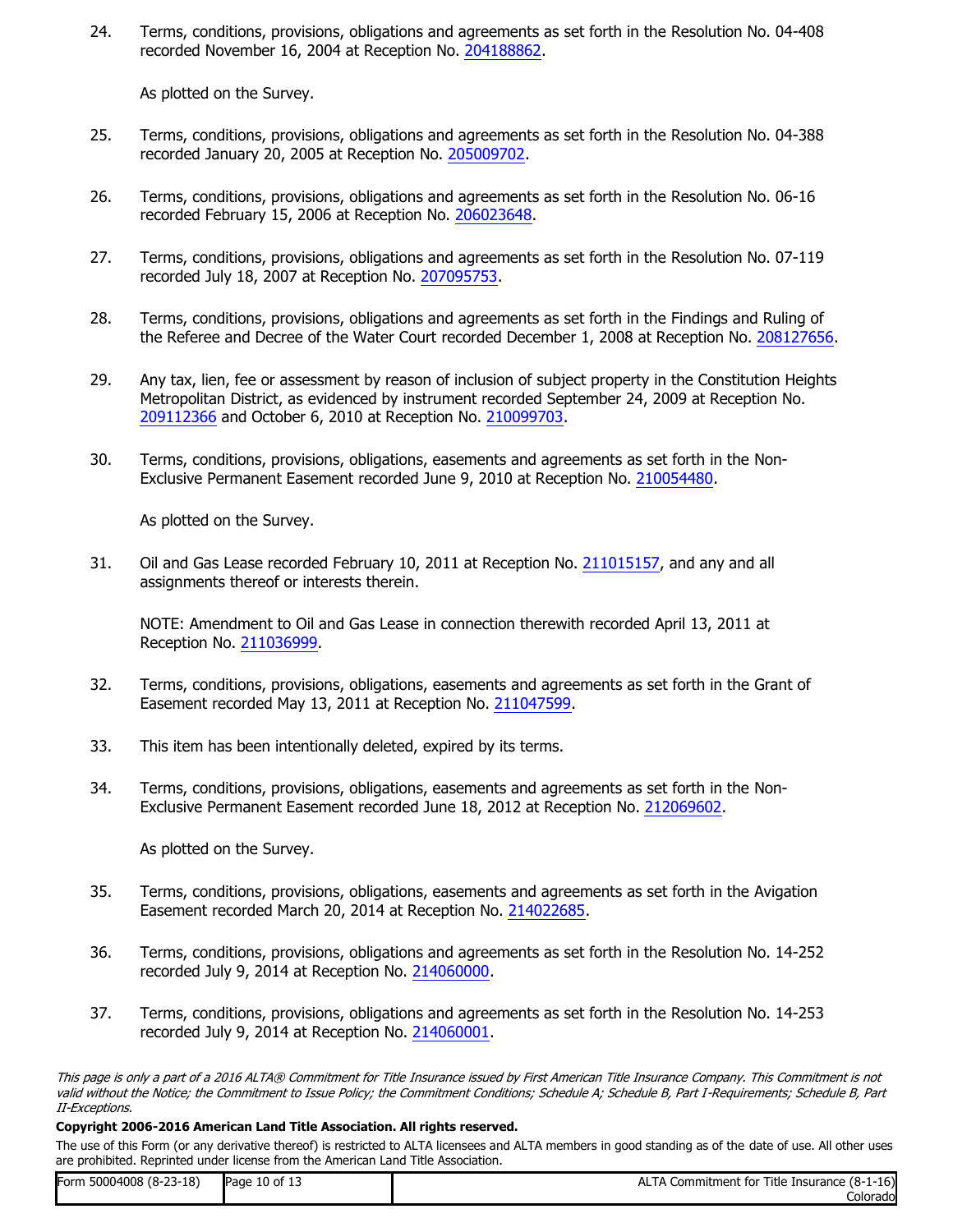- 38. Terms, conditions, provisions, obligations and agreements as set forth in the Resolution No. 14-254 recorded July 9, 2014 at Reception No. [214060002.](https://docs.clarityfirst.com/meta/index?m=d02b45f7-13a0-41b2-8ec0-7b69e46dc5f3&q=Rq6IV6HvWWq9dYas8ryeLMfUaIddvTPXXJGFjDN1IjI%3D&h=6cb3cdd7-ea5c-48d2-932c-d83ef404bc68&attach=true)
- 39. Terms, conditions, provisions, obligations and agreements as set forth in the Resolution No. 20-314 recorded August 25, 2020 at Reception No. [220129568](https://docs.clarityfirst.com/meta/index?m=d02b45f7-13a0-41b2-8ec0-7b69e46dc5f3&q=Rq6IV6HvWWq9dYas8ryeLLv9CflO6AhffKjLYq1P1k8%3D&h=a5601bc7-983a-4cb5-923b-ec255cc7da44&attach=true).
- 40. Record of Administrative Action Approval of a Filan Plat for Urban Collection at Palmer Village record August 27, 2021 at Reception No. [221163018](https://docs.clarityfirst.com/meta/index?m=d02b45f7-13a0-41b2-8ec0-7b69e46dc5f3&q=MPdeHEOGkeyptY7chXPxsBK5SLbQVqrPXPVGzkKiwcXhv0%3D&h=52daf443-b875-4cf5-b4da-e4a7db955afd&attach=true)
- 41. Easements, notes, covenants, restrictions and rights-of-way as shown on the Urban Collection at Palmer Village PUD Development/Preliminary Plan, recorded September 17, 2021 at Reception No. [221174755](https://docs.clarityfirst.com/meta/index?m=d02b45f7-13a0-41b2-8ec0-7b69e46dc5f3&q=MPdeHEOGkeyptY7chXPxsBK5ZcEnH6NbCW5qq94SYi5s3M%3D&h=94b8a4ee-f971-410b-b8bf-3a66d9f432d5&attach=true).
- 42. Easements, notes, covenants, restrictions and rights-of-way as shown on the plat of Urban Collection at Palmer Village , recorded October 8, 2019 at Reception No. [22114832](https://docs.clarityfirst.com/meta/index?m=d02b45f7-13a0-41b2-8ec0-7b69e46dc5f3&q=MPdeHEOGkeyptY7chXPxsBK5bxNAotsEfCnAiKOlsvvrT0%3D&h=137f806c-a0c8-4f02-88d9-b177f0ee7f8e&attach=true) .
- 43. Non-Exclusive Permanent Easement recorded October 8, 2021 at Reception No. [221188150](https://docs.clarityfirst.com/meta/index?m=d02b45f7-13a0-41b2-8ec0-7b69e46dc5f3&q=MPdeHEOGkeyptY7chXPxsBK5YYfuuQeKVzO8eypthTe7ycypteyptFI%3D&h=55c1c04c-4ebe-4ffe-a247-a93b6189171a&attach=true)
- 44. Non-Exclusive Permanent Easement recorded October 8, 2021 at Reception No. [221188151](https://docs.clarityfirst.com/meta/index?m=d02b45f7-13a0-41b2-8ec0-7b69e46dc5f3&q=MPdeHEOGkeyptY7chXPxsBK5cj15R8X2pg9rWp4hHK4sh4%3D&h=1ff243b8-7466-4d5a-bcc6-e67f57639b0c&attach=true).
- 45. Non-Exclusive Permanent Easement recorded October 8, 2021 at Reception No. [221188152](https://docs.clarityfirst.com/meta/index?m=d02b45f7-13a0-41b2-8ec0-7b69e46dc5f3&q=MPdeHEOGkeyptY7chXPxsBK5TvEfXzJWF0id57TGLGkBec%3D&h=e89ec8bd-388b-4fa6-9950-90c233bf2743&attach=true).
- 46. Subdivision Improvements Agreement October 8, 2021 at Reception No. [221188154](https://docs.clarityfirst.com/meta/index?m=d02b45f7-13a0-41b2-8ec0-7b69e46dc5f3&q=MPdeHEOGkeyptY7chXPxsBK5UVslvFKUlFFNBaQTcNBbls%3D&h=717f3375-96bd-4dd9-94e2-5e67ff61536e&attach=true).
- 47. Survey prepared by Barron Land, LLC, dated October 29, 2021, under Job No. 21-048, shows the following:

potential 20' drainage easement without benefit of an easement.

(Affects Tract M).

#### **Copyright 2006-2016 American Land Title Association. All rights reserved.**

| Form 50004008 (8-23-18) | Page 11 of 13 | ALTA Commitment for Title Insurance (8-1-16) |
|-------------------------|---------------|----------------------------------------------|
|                         |               | Colorado                                     |

This page is only a part of a 2016 ALTA® Commitment for Title Insurance issued by First American Title Insurance Company. This Commitment is not valid without the Notice; the Commitment to Issue Policy; the Commitment Conditions; Schedule A; Schedule B, Part I-Requirements; Schedule B, Part II-Exceptions.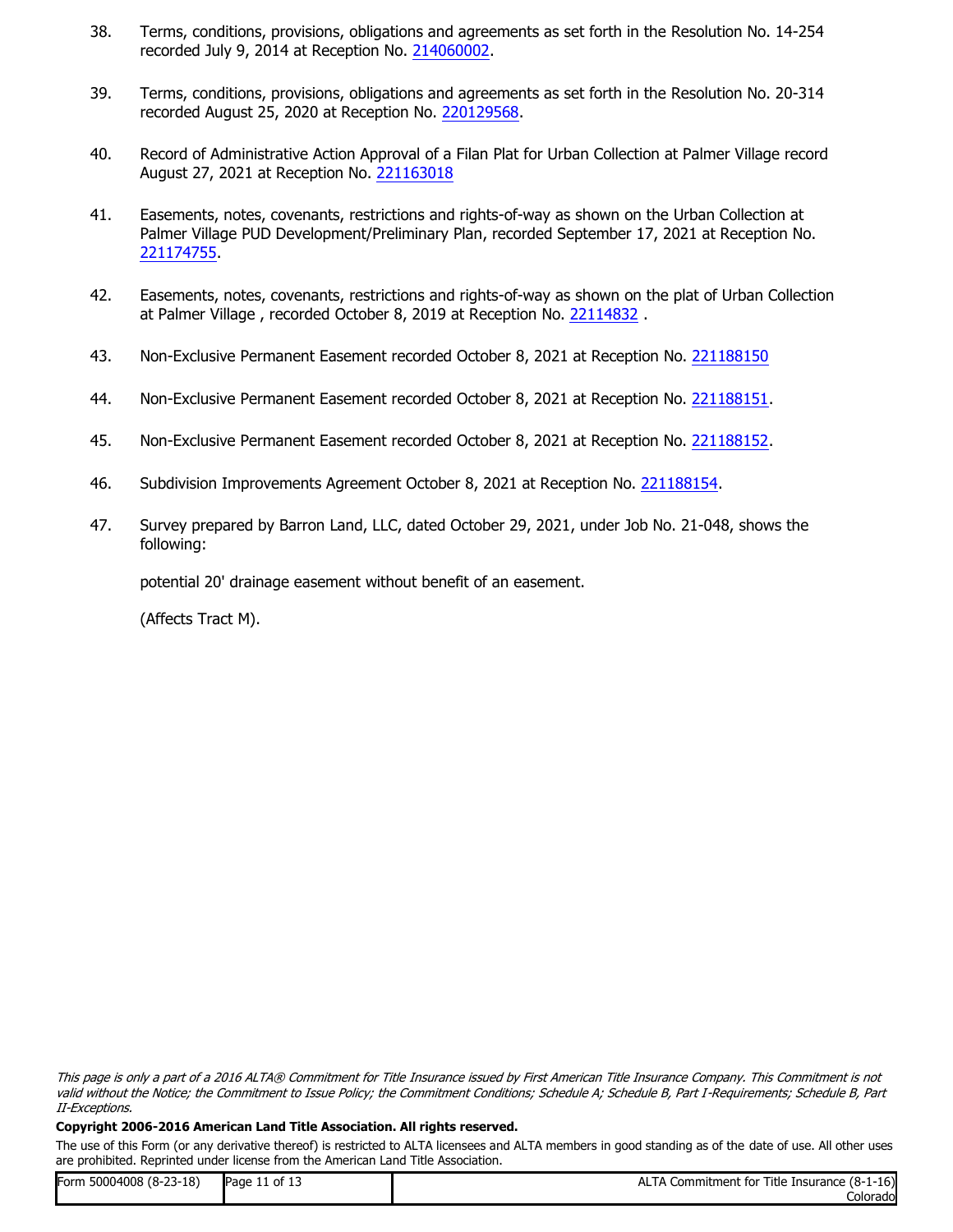## **DISCLOSURE STATEMENT**

Pursuant to C.R.S. 30-10-406(3)(a) all documents received for recording or filing in the Clerk and Recorder's office shall contain a top margin of at least one inch and a left, right and bottom margin of at least one-half of an inch. The Clerk and Recorder will refuse to record or file any document that does not conform to the requirements of this section.

NOTE: If this transaction includes a sale of the property and the price exceeds \$100,000.00, the seller must comply with the disclosure/withholding provisions of C.R.S. 39-22-604.5 (Nonresident withholding).

NOTE: Colorado Division of Insurance Regulations 8-1-2 requires that "Every title insurance company shall be responsible to the proposed insured(s) subject to the terms and conditions of the title commitment, other than the effective date of the title commitment, for all matters which appear of record prior to the time of recording whenever the title insurance company, or its agent, conducts the closing and settlement service that is in conjunction with its issuance of an owner's policy of title insurance and is responsible for the recording and filing of legal documents resulting from the transaction which was closed.

Pursuant to C.R.S. 10-11-122, the company will not issue its owner's policy or owner's policies of title insurance contemplated by this commitment until it has been provided a Certificate of Taxes due or other equivalent documentation from the County Treasurer or the County Treasurer's authorized agent; or until the Proposed Insured has notified or instructed the company in writing to the contrary.

The subject property may be located in a special taxing district. A Certificate of Taxes due listing each taxing jurisdiction shall be obtained from the County Treasurer or the County Treasurer's authorized agent. Information regarding special districts and the boundaries of such districts may be obtained from the Board of County Commissioners, the County Clerk and Recorder, or the County Assessor.

C.R.S. 10-11-122 (4), Colorado Notaries may remotely notarize real estate deeds and other documents using real-time audio-video communication technology. You may choose not to use remote notarization for any document.

## **NOTE: Pursuant to CRS 10-11-123, notice is hereby given:**

**This notice applies to owner's policy commitments containing a mineral severance instrument exception, or exceptions, in Schedule B, Section 2.**

- A. **That there is recorded evidence that a mineral estate has been severed, leased, or otherwise conveyed from the surface estate and that there is a substantial likelihood that a third party holds some or all interest in oil, gas, other minerals, or geothermal energy in the property; and**
- B. **That such mineral estate may include the right to enter and use the property without the surface owner's permission.**

**NOTE: Pursuant to Colorado Division of Insurance Regulations 8-1-1, Affirmative mechanic's lien protection for the Owner may be available (typically by deletion of Exception no. 4 of Schedule B, Section 2 of the Commitment from the Owner's Policy to be issued) upon compliance with the following conditions:**

- A. **The land described in Schedule A of this commitment must be a single family residence which includes a condominium or townhouse unit.**
- B. **No labor or materials have been furnished by mechanics or material-men for purposes of construction on the land described in Schedule A of this Commitment within the past 6 months.**

#### **Copyright 2006-2016 American Land Title Association. All rights reserved.**

| Form 50004008 (8-23-18) | Page 12 of 13 | ALTA Commitment for Title Insurance (8-1-16) |
|-------------------------|---------------|----------------------------------------------|
|                         |               | Colorado                                     |

This page is only a part of a 2016 ALTA® Commitment for Title Insurance issued by First American Title Insurance Company. This Commitment is not valid without the Notice; the Commitment to Issue Policy; the Commitment Conditions; Schedule A; Schedule B, Part I-Requirements; Schedule B, Part II-Exceptions.